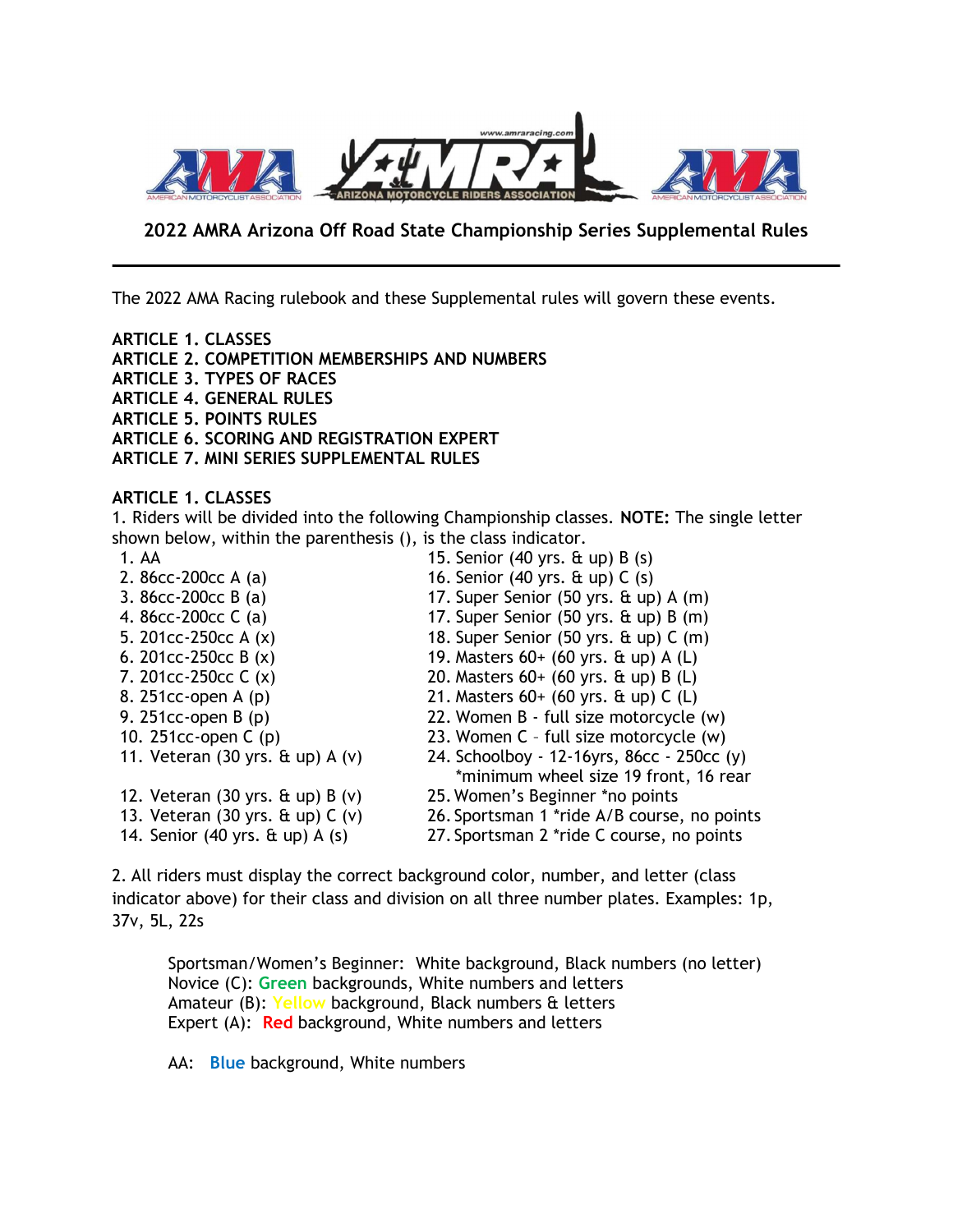3. It is the rider's responsibility to enter the proper class. Failure to do so will result in the loss of all points earned. Example: if you ride the "A" class locally or normally, you must enter the "A" class in the AMA Arizona State Championship series.

AA Class: The top 10 riders in overall points from the prior year will be moved up to the AA class or remain in the AA class for the following season. In addition, any rider with prior Pro or AA riding experience from an AMA sanctioned organization or any "A" rider from a recognized series can voluntarily enter the AA class. Any rider in the AA class failing to earn top ten overall points for the year has the option of moving back to the appropriate A class the following year. Payback to AA participants shall be 100% payback (AMRA rider fees are not deducted from the AA purse).

- a. An Expert (A) rider is the highest of the sport classification of desert riders. He or she is experienced, skillful and has demonstrated exceptional riding ability.
- b. An Amateur (B) rider is a rider with desert experience and moderate ability.
- c. A Novice (C) is a rider with minimum experience.
- d. The Sportsman 1 class is for AA, Expert (A) and Amateur (B) racers or riders that want to compete just for the fun or to ride with a child or friend without the pressure of the Championship classes. At the discretion of the Steward, a rider may compete in this class indefinitely. The Sportsman 1 class will ride the A/B course. This class receives no points. Trophies will be awarded for the top three (3) overall. No Divisions will be recognized.
- e. The Sportsman 2 class is for first time racers or riders that want to compete just for the fun or to ride with a child or friend without the pressure of the higher classes. At the discretion of the Steward, a rider may compete in this class indefinitely. The Sportsman 2 class will ride the C course. This class receives no points. Trophies will be awarded for the top three (3) overall. No Divisions will be recognized.
- 4. Any rider may petition to the AMA to be reclassified. See AMA Off-Road Rider Advancement Appeal process. For the PDF version, go here: https://americanmotorcyclist.com/wpcontent/uploads/2021/11/Off-Road-Rider-Classification-Appeal.pdf. To complete online, go here: https://fs2.formsite.com/SM1caZ/xqn4abtnqj/index.html

# ARTICLE 2. COMPETITION MEMBERSHIPS AND NUMBERS

1. All entrants competing in AMRA events must have a current AMRA Competition Membership. Competition Memberships can be purchased by the individual rider from AMRA for twenty dollars (\$20) per number.

- a. A competition membership is valid for only one Division (i.e. 30+). Competitors wishing to compete in another (change) Division must purchase another competition membership.
- b. In co-sanctioned events, riders from the co-sanction organization will not be required to purchase an AMRA competition membership.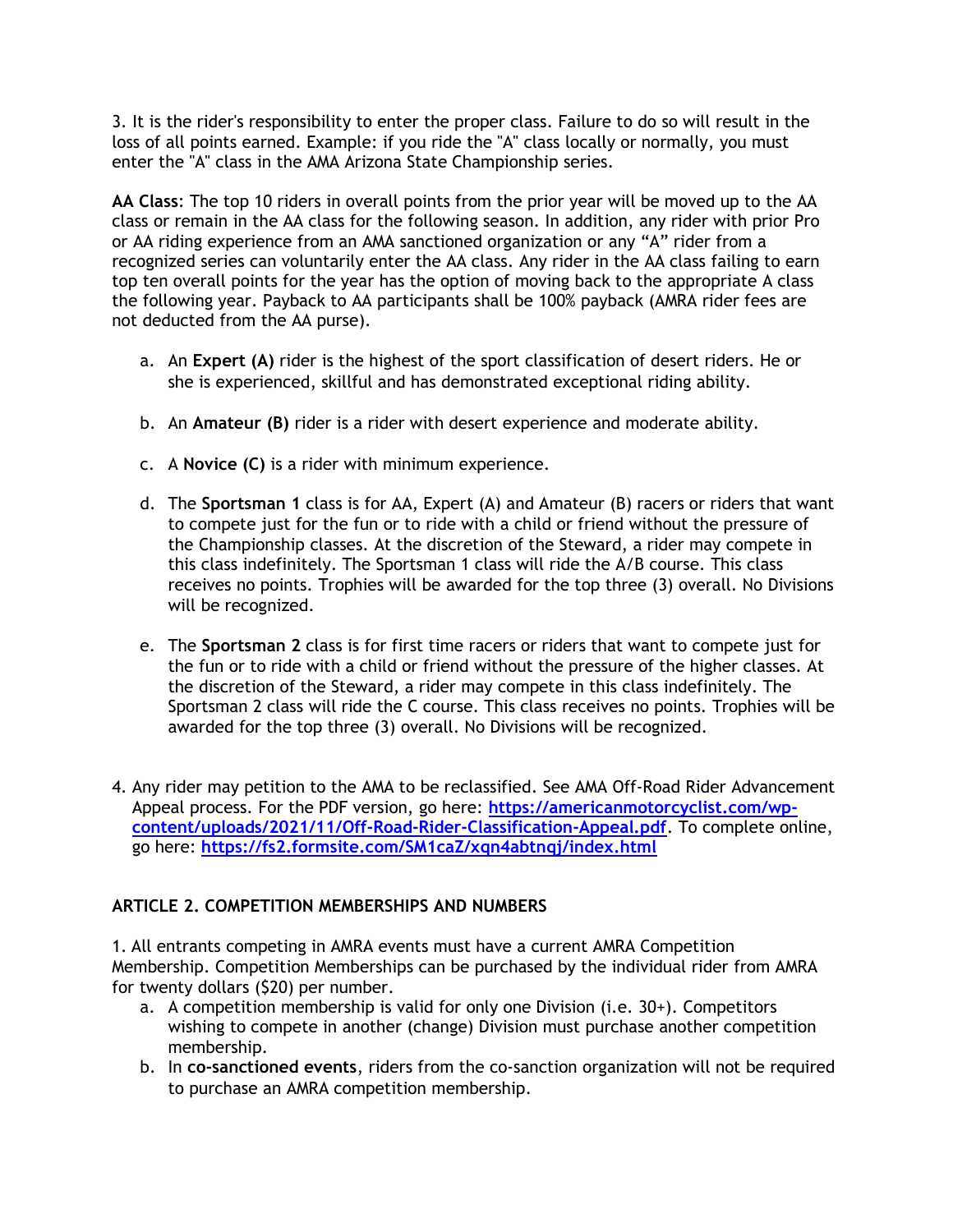2. All Big Bike entrants competing in AMRA events must have a current AMA membership card and show proof at each event. Failure to produce proof of AMA membership during registration will require the rider to purchase an AMA membership at the event before they are eligible to race.

3. Earned numbers will be assigned to the top 3 in each Division. Earned number assignments are based on your season points total in your Division during the previous season. Numbers are assigned based on your season points total in your Division, regardless of Class. For example, if you run in the 30+ Division in the C Class, your earned number is assigned based on how you rank compared to all the 30+ Division riders in all Classes, i.e. A, B and C. If you move Divisions, i.e. 30+ to 250, then you do not run your earned number from the 30+ Division. Earned numbers will be assigned to the top 3 in each division.

- a. A rider does not have to run their earned number. If a rider chooses to not run their earned number, then that number cannot be run by anyone else.
- b. Numbers, with the exception of earned numbers, are given out on a first come first serve basis. Previous year's members will be given a 30 day window to reclaim the previous seasons race number, any number not reclaimed during the 30 day window will be given out on a first come first serve basis. You do not have to request your earned number.

# ARTICLE 3. TYPES OF RACES

1. Points Races - Hosting clubs may choose any of the following race formats for their AMRA Arizona State Championship Points event. Race format must be communicated at the riders meeting and/or within the rider instructions.

- a. European Scrambles A closed course of not less than sixty (60) minutes running time for all finishers. To be considered a finisher, riders must receive the checkered flag and have completed a minimum of one (1) lap for every two (2) laps completed by the leader of their class. The race will be stopped when the leader finishes.
- b. Desert-Cross A closed course not less than one-half (1/2) mile in length with variable types of natural terrain including open desert, sand washes, and manmade obstacles. Such manmade obstacles may include but are not limited to: log crossings, rock piles, tractor tire obstacles, water crossings, sand pits, jumps, whoops, and berms. All manmade obstacle sections must be completely defined by banners, hay bales, plastic snow fencing, ribbon, and/or natural boundaries. To be considered a finisher, riders must receive the checkered flag. The event may be run as a heat race at the discretion of the host club. The race will be cut off after the leader finishes. Practice and/or a parade lap are allowed in a Desert-Cross.
- c. Desert Scrambles An open course of not less than one (1) hour and not more than three (3) hours in total running time. Desert Scrambles require that a portion of the course be ridden at least twice and a minimum of 50% single track and or 50" trail be used in the layout of the course. The sponsoring club is to lay out the course in such a manner that a maximum of 30 mph average is not exceeded by the top 5% of the total entries. If the 30 mph average is exceeded by more than the 5% then the sponsoring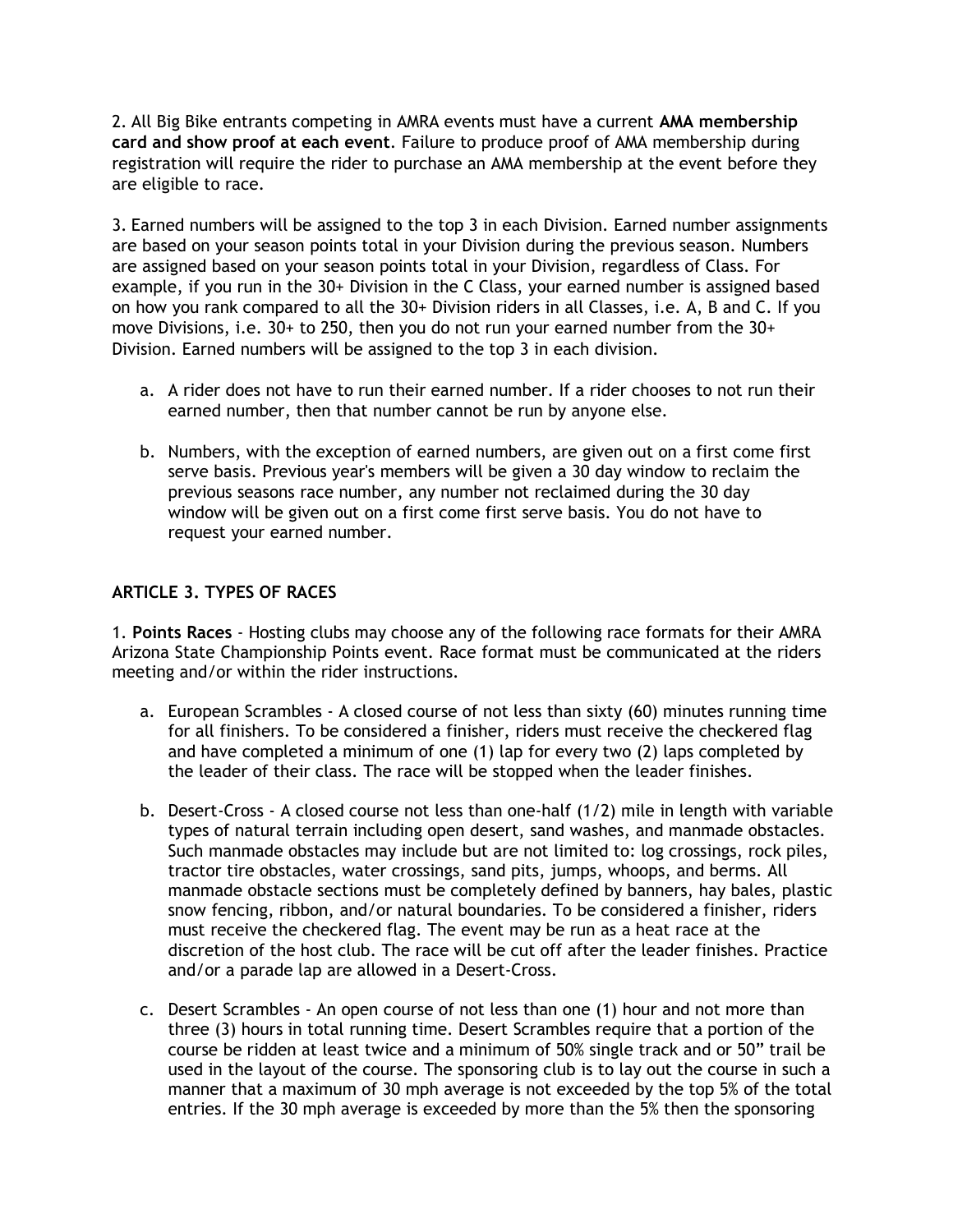club will be subject to a \$100 fine by the Competition Committee. To be considered a finisher, riders must receive the checkered flag and have completed a minimum of one lap for every two (2) laps completed by the leader of their class. The sponsoring club may at its discretion require contestants to complete more laps than required by AMRA. Cut off times are left to the sponsoring club and must be announced at the rider's meeting. AMRA highly recommends that all riders not suffering mechanical difficulties be allowed sufficient time to finish the race

- d. Grand Prix A closed course of roughly five (5) to twenty-five (25) miles with variable types of terrain including paved roads, open desert, sand washes, and a motocross course. Additional unusual obstacles (water, buildings, wood, bridges, killer hills, etc.) are recommended. The race must be at least one hour running time for all finishers. To be considered a finisher, riders must receive the checkered flag and complete a minimum of one (1) lap for every two (2) laps completed by the leader of their class. The Grand Prix may be run as a heat race at the discretion of the host club. The race will be cut off after the leader finishes. Practice and/or a parade lap are allowed in a Grand Prix.
- e. Hare and Hound An open course a minimum of sixty (60) miles with either individual loops (clover-leaf) or open-ended (point to point) course, and it should not be run over any area more than once. All Classes need not be required to go the same distance. To be considered a finisher, riders must receive the checkered flag. Cut off times are left to the sponsoring club and must be announced at the rider's meeting. AMRA highly recommends that all riders not suffering mechanical difficulties be allowed sufficient time to finish the race.
- f. Hare Scrambles A closed course using trails and paths over natural terrain. The course should be between two and a half (2.5) and forty (40) miles long. Unless otherwise instructed at the riders meeting, riders must not ride more than twenty (20) feet from the course marking arrows. If two arrows are positioned on each side of the route, riders must remain between the arrows. To be considered a finisher, riders must receive the checkered flag and have completed a minimum of one (1) lap for every two (2) laps completed by the leader of their class. The sponsoring club may at its discretion require contestants to complete more laps than required by AMRA. Cut off times are left to the sponsoring club and must be announced at the rider's meeting. AMRA highly recommends that all riders not suffering mechanical difficulties be allowed sufficient time to finish the race.
- g. Non Time Keeping Qualifier An open course consisting of transfer sections and test sections. A transfer section is defined as a portion of the course where a specific speed average must be maintained, with points assessed for completing the section both too early and too late. In order to ensure that no time keeping is necessary, speed averages through transfer sections should be set so that the slowest riders can stay on time riding at a continuous trail riding pace. It is permissible to vary the speed average for the different skill levels. Test sections are defined as portions of the course where riders abilities are assessed by either timing the section or establishing a speed average that most if not all riders cannot achieve. When timed separately, test sections can be located within transfer sections. If the event is run as a 'start control' enduro, test sections are established by increased speed averages, and are separate from transfer sections. Test sections can be preceded and followed by either a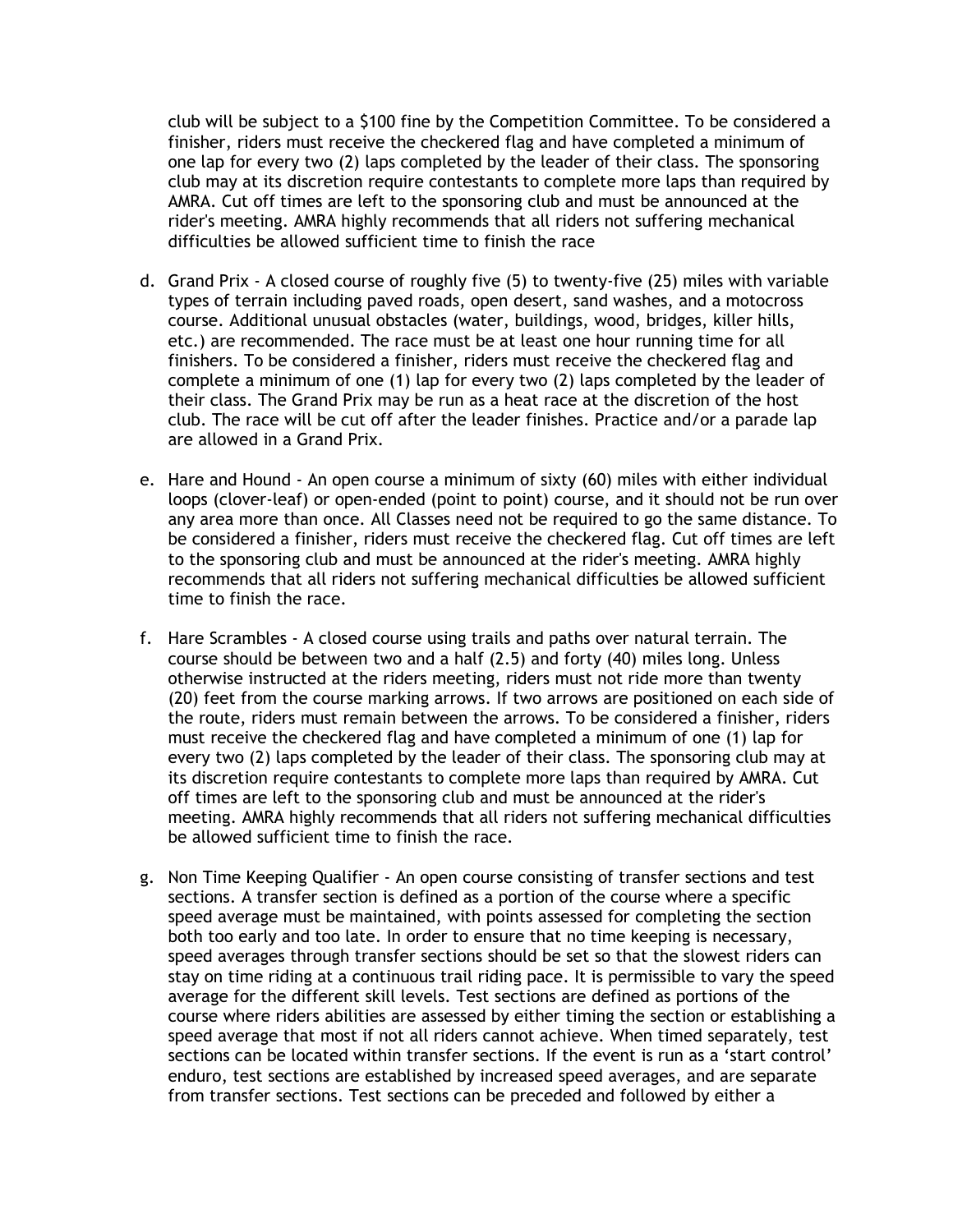transfer section or another test section. There is no maximum or minimum length for test sections, but there must be at least two test sections that assess points or time to every 'C' rider, with at least one scored to the second (emergency check). For the A and B riders, there must be at least four test sections that assess time or points to every rider, and at least two must be scored to the second. To be considered a finisher, AMRA sanctioned Non Time Keeping Qualifiers will be scored in accordance with the respective AMA rules and regulations in effect the same year as said race. Riders not completing the entire course will be scored behind the last rider to complete the next test section.

2. Non-Points races. Other events such as Motocross, Enduros, Hill Climbs, Night Races, and Field Events may be sanctioned by AMRA. The suitability of an event for inclusion (paying points) in the AMRA Arizona State Championship will be determined by the Competition Committee on a case-by-case basis.

### ARTICLE 4. GENERAL RULES

1. The minimum age for amateur riders is 12 years. In all off-road events, a rider must be 14 years or older to ride motorcycles above 250cc. The age of the rider is determined as of the date of the event, except in youth competition.

2. If the rider is less than 18 years old, the Parent, Legal Guardian or Authorized Adult must be present to sign the entry and release forms, and AMA and AMRA membership applications, along with the rider.

3. No rider shall use more than one motorcycle for the same division in any AMRA points paying event. The bike the rider is on when the race officially starts is the one the rider must ride. In the case of two points events being held on the same day or two consecutive days, a different motorcycle may be used at each event.

4. A rider cannot enter and ride the same motorcycle in more than one division at the same time.

5. PIT BIKES, GOLF CARTS AND/OR PIT RACING OF ANY TYPE WILL NOT BE TOLERATED AT ANY EVENT. OFFENDERS ARE SUBJECT TO IMMEDIATE DISQUALIFICATION. Pits include those areas within one hundred (100) yards of automobiles, pit personnel, race officials, and race equipment. Larger pit areas may be defined by the sponsoring club.

6. Photographs taken at AMRA events are the property of AMRA and may be used for promoting the AMRA series and its clubs without the consent of the rider. All photographers/media must obtain AMRA media credential.

7. Tear-offs are not allowed for use in AMRA sanctioned events taking place on public lands or where their use is not permitted by the land owner / manager / promoting club. Use of tearoffs is subject to approval of land owner / manager / promoting club. Promoting club should clearly indicate on flyers, rider's meetings, etc. whether tear-offs are permitted or not.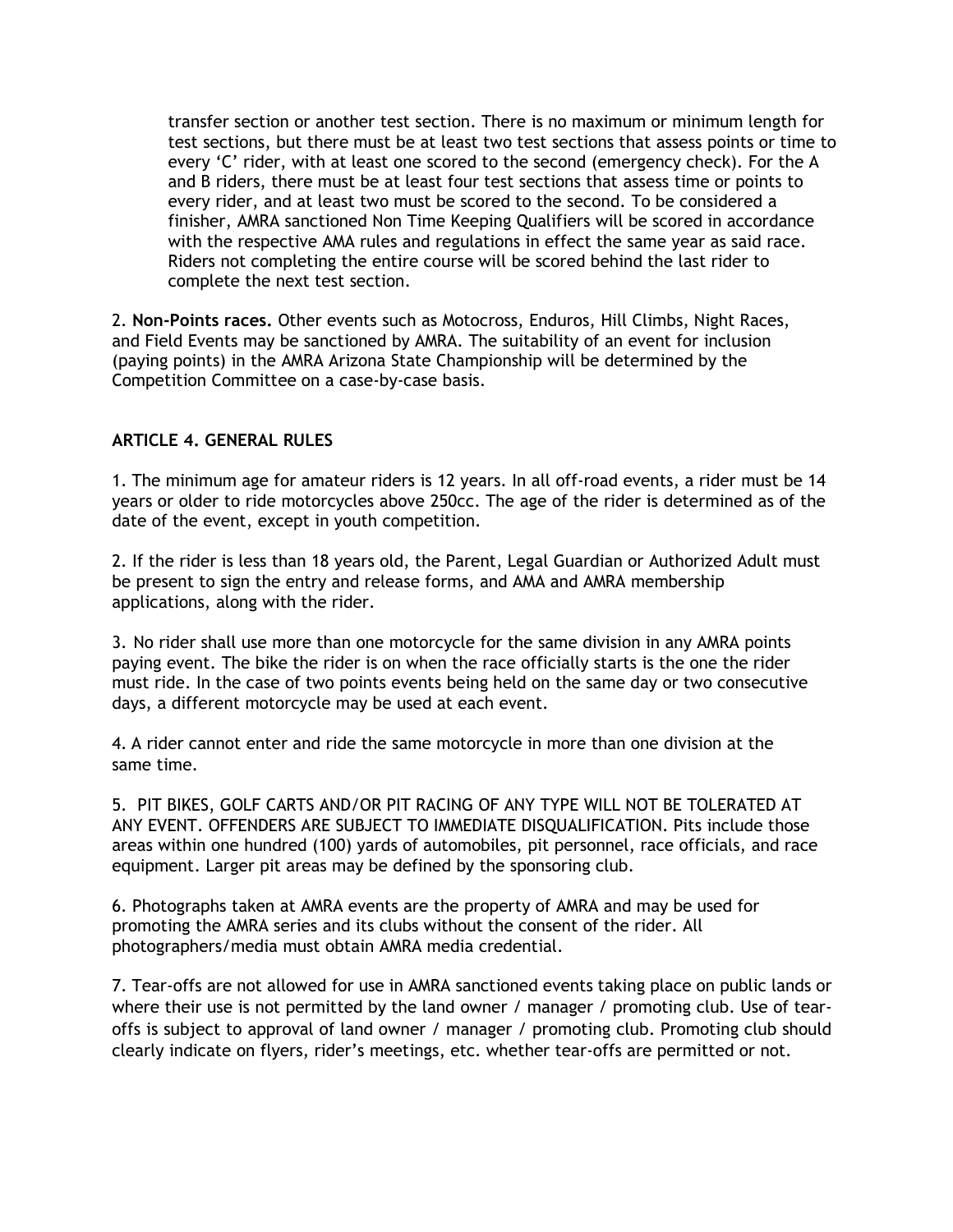8. Rider's Meetings are mandatory. Special safety precautions, unusual hazards, stop checks, road crossings, course markings, etc., will be re-emphasized. Any special rules, such as speed limits in pits, no passing zones, and tortoise exclusion areas will be disseminated to the riders, either verbally, or with written handouts. A random roll call will be taken. If a rider's name is called and he/she is not in attendance, that rider will have thirty (30) seconds added to his/her total time at the end of the event. The participant is ultimately responsible for information discussed at the rider's meetings.

9. Tech inspections are mandatory. All riders must complete technical inspection prior to the start of the race. It is the responsibility of the promoting club to appoint a Tech Inspector. If a club fails to do so, AMRA stewards may appoint a Tech Inspector, who has the power to require compliance with AMA, AMRA and the presiding land managers rules regarding motorcycle safety and equipment before a rider is allowed to compete. AMRA requires that at a minimum, tech inspectors verify compliance with safety equipment, bike number/letter/background, transponder placement and the rules pertaining to the class and division entered.

### 10. Starts and Flags:

- a. The condition of the course and terrain shall determine the method of starting. If possible, starts should be made in an open area off of the course. The exact start procedure will be explained at the riders meeting.
- b. All crew members and support personal must be clear of the start area prior to the start of the event.
- c. The AA class will start in the first row, followed by the remaining "A" classes. The remaining "B" classes will follow, then remaining "C" classes. Complete classes can be combined to start fewer waves.
- d. Flags that may be used in a desert race:

BANNER start of race GREEN start of race BLUE all riders kill engine YELLOW caution for a bad danger, do not hold position RED stop or wait at road crossing. BLACK disqualification of rider, or to stop a rider WHITE one lap to go CHECKERED finish of race.

### 11. Course Markings:

- a. Courses shall generally be marked with fluorescent pink ribbon and directional arrows.
- b. Dangerous sections may be marked with down facing arrows and danger markings "X". Very few dangers will be marked because everything is dangerous. Only ride what you can see! BE CAREFUL!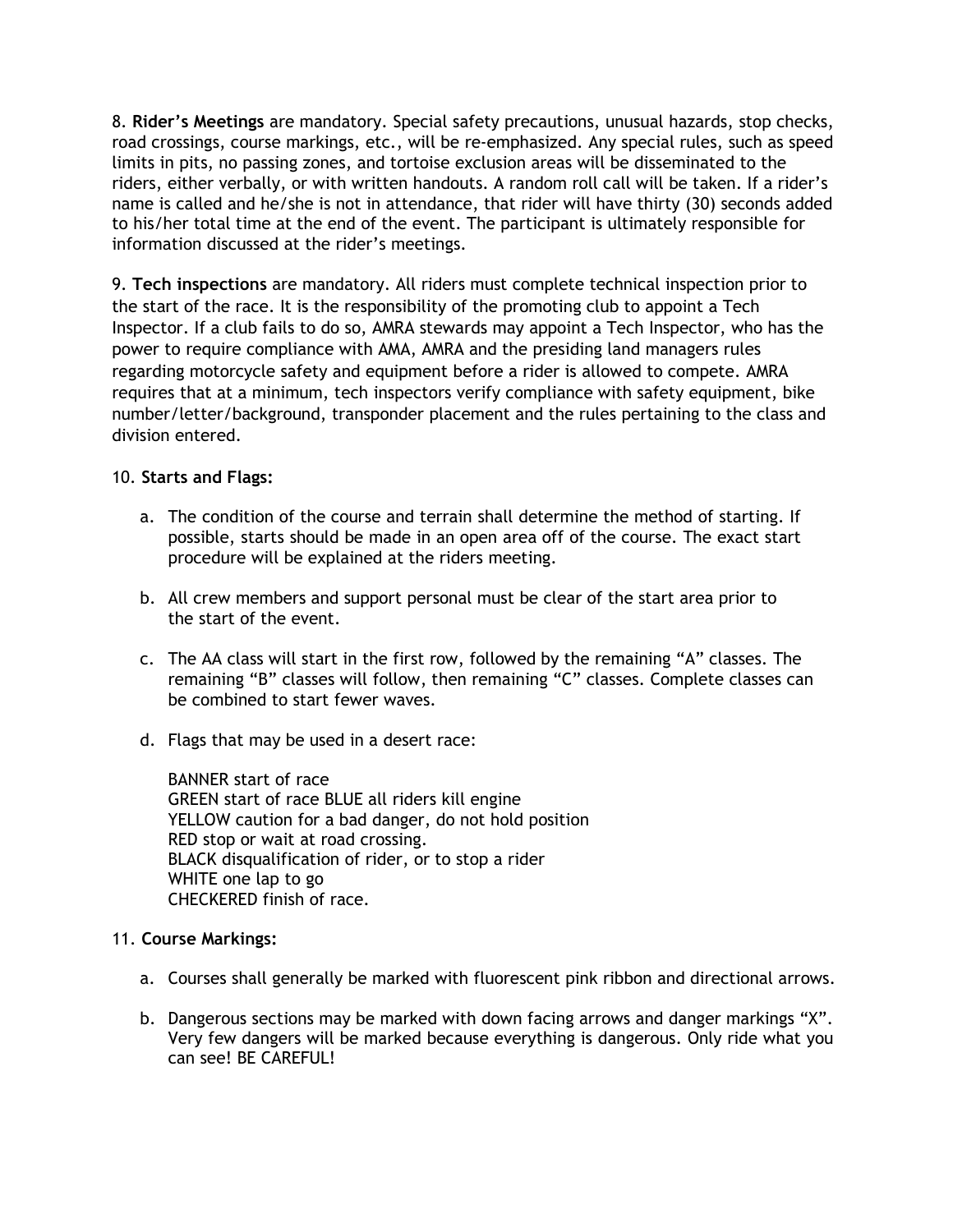- c. Riding within approximately ten (10) feet to either side of the marked course is allowed except when definite markings exist (banners, berms, turns, or hazards). When two (2) banners or markers exist, the rider must pass between them. Roads, jeep trails, etc., within the allowed ten (10) feet may be used unless specifically prohibited at the rider's meeting. Tighter restrictions can be imposed (especially by the landowner or manager); however, the sponsoring club must announce these tighter restrictions at the rider's meeting.
- d. A sponsoring club may designate a "holding" or "wait for finish" area. Racers entering this area will be scored in the order in which they arrive. Riders waiting for leaders to finish will be required to wait in these areas until released in an orderly manner by host club officials. There will be no racing to the finish line from this area. No protests from those entering this area will be allowed.

#### 12. Spark Arrestors

Spark arrestors will be mandatory at all AMRA races, unless noted by the land manager. Must be noted on the race flier.

#### ARTICLE 5. POINTS RULES

1. Towing - A rider whose motorcycle will not run may be towed to the finish while the race is in progress only by another rider who is entered in that race. A rider towed more than ten percent (10%) the length of the race will not be considered a finisher.

- 2. Move-ups
	- a. If a rider moves up a Class either voluntarily or by the AMA, (i.e. from C to B or B to A), the rider may take their points with them but only for the same Division.
	- b. A rider may not take their points with them when moving down a Class (i.e. from A to B). Nor can a rider take their points when changing Divisions within a Class. (i.e. Open A to 30+ A). Only worker points are transferable.

3. In co-sanctioned events, riders from the co-sanction organization will not be required to purchase an AMRA competition membership. If these riders do not purchase a membership they will not receive season points for the race and the next available AMRA member will receive the points in their place. For example, if non-AMRA member co-sanction riders finish in 1st and 3rd place, with AMRA members finishing in 2nd and 4th place, the AMRA members would receive 1st and 2nd place points. This applies to both division and overall points classifications.

4. Overall scoring (as well as class scoring) shall be based on total elapsed time (from time of start to time of finish) and total laps completed. It therefore may be possible that the first rider to receive the checkered flag may not be the overall winner.

- 5. Overall points will be based on the following point's schedule:
	- a. In order to earn Overall points at an event, a rider must finish in the top 20 overall. It is possible for a rider to earn Overall points and Class Championship points, except AA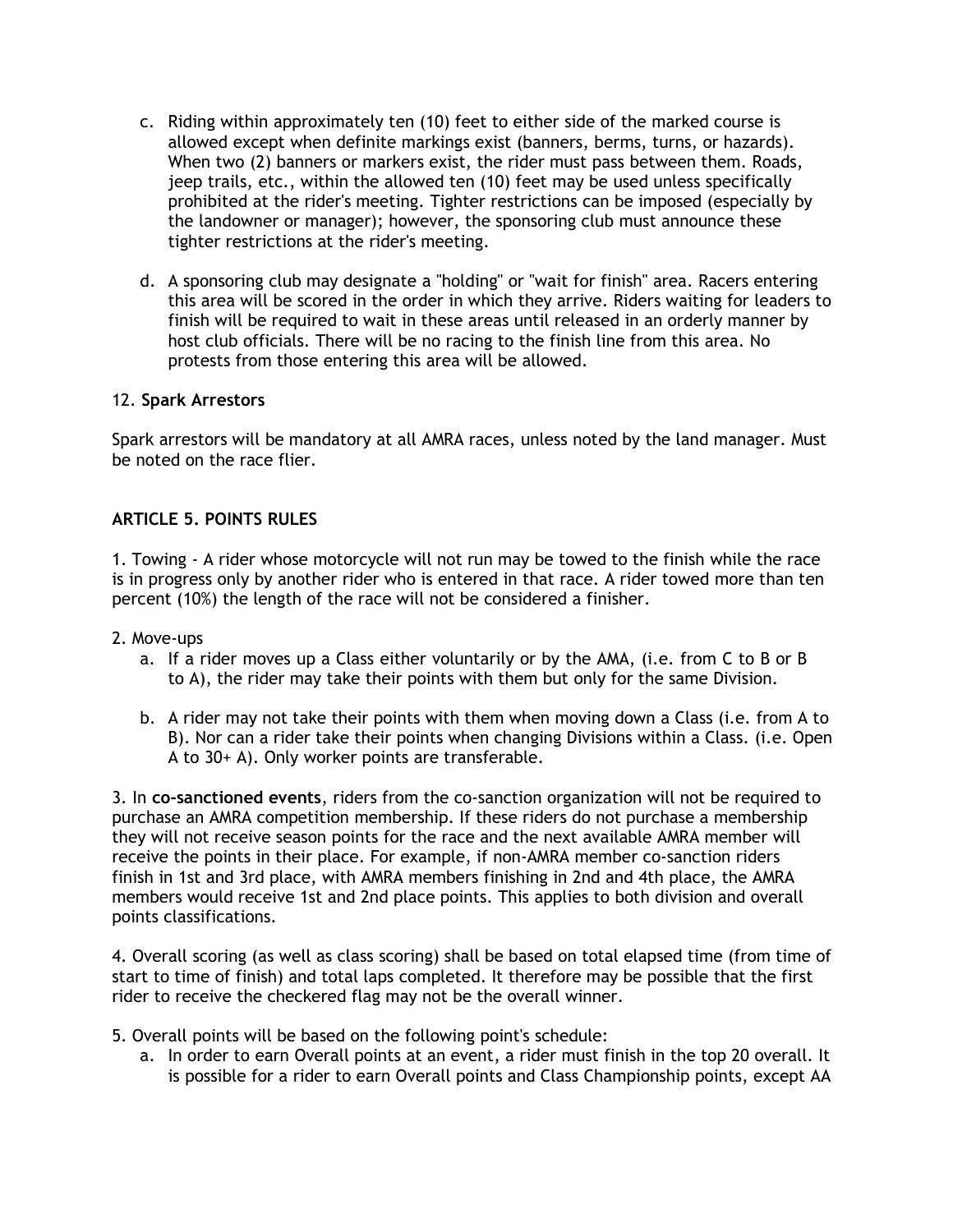class riders. AA riders can only receive points towards the Overall Championship. AA class points will not be kept.

| Finish /Points | Finish / Points | Finish / Points | Finish / Points |
|----------------|-----------------|-----------------|-----------------|
| $1 - 30$       | $6 - 15$        | $11 - 10$       | $16 - 5$        |
| $2 - 25$       | $7 - 14$        | $12 - 9$        | $17 - 4$        |
| $3 - 21$       | $8 - 13$        | $13 - 8$        | $18 - 3$        |
| $4 - 18$       | $9 - 12$        | $14 - 7$        | $19 - 7$        |
| $5 - 16$       | $10 - 11$       | $15 - 6$        | $20 - 1$        |

#### 6. Class points will be based on the following points schedule:

| Finish                  | EXPERT (A) |     | AMATEUR (B) | NOVICE (C) |
|-------------------------|------------|-----|-------------|------------|
| $\mathbf{1}$            | 300        | 200 | 120         |            |
| $\overline{\mathbf{c}}$ | 279        | 185 | 108         |            |
| 3                       | 265        | 175 | 100         |            |
| 4                       | 256        | 167 | 94          |            |
| 5                       | 247        | 160 | 89          |            |
| 6                       | 239        | 154 | 85          |            |
| 7                       | 232        | 149 | 81          |            |
| 8                       | 226        | 145 | 77          |            |
| 9                       | 221        | 141 | 74          |            |
| 10                      | 216        | 137 | 71          |            |
| 11                      | 211        | 133 | 68          |            |
|                         |            |     |             |            |
|                         |            |     |             |            |
| 12                      | 207        | 130 | 65          |            |
| 13                      | 203        | 127 | 63          |            |
| 14                      | 199        | 124 | 61          |            |
| 15                      | 195        | 122 | 59          |            |
| 16                      | 191        | 120 | 57          |            |
| 17                      | 188        | 118 | 55          |            |
| 18                      | 185        | 116 | 53          |            |
| 19                      | 183        | 114 | 51          |            |
| 20                      | 181        | 112 | 49          |            |
| 21                      | 179        | 110 | 47          |            |
| 22                      | 177        | 108 | 45          |            |
| 23                      | 175        | 106 | 43          |            |
| 24                      | 173        | 104 | 41          |            |
| 25                      | 171        | 102 | 39          |            |
| 26                      | 169        | 100 | 38          |            |
| 27                      | 167        | 99  | 37          |            |
| 28                      | 166        | 98  | 36          |            |
| 29                      | 165        | 97  | 35          |            |
| 30                      | 164        | 96  | 34          |            |
| 31                      | 163        | 95  | 33          |            |
| 32                      | 162        | 94  | 32          |            |
| 33                      | 161        | 93  | 31          |            |
| 34                      | 160        | 92  | 30          |            |
| 35                      | 159        | 91  | 29          |            |
| 36                      | 158        | 90  | 28          |            |
| 37                      | 157        | 89  | 27          |            |
| 38                      | 156        | 88  | 26          |            |
| 39                      | 155        | 87  | 25          |            |
| 40                      | 154        | 86  | 24          |            |
| 41                      | 153        | 85  | 23          |            |
| 42                      | 152        | 84  | 22          |            |
| 43                      | 151        | 83  | 21          |            |
| 44                      | 150        | 82  | 20          |            |
| 45                      | 149        | 81  | 19          |            |
|                         |            |     |             |            |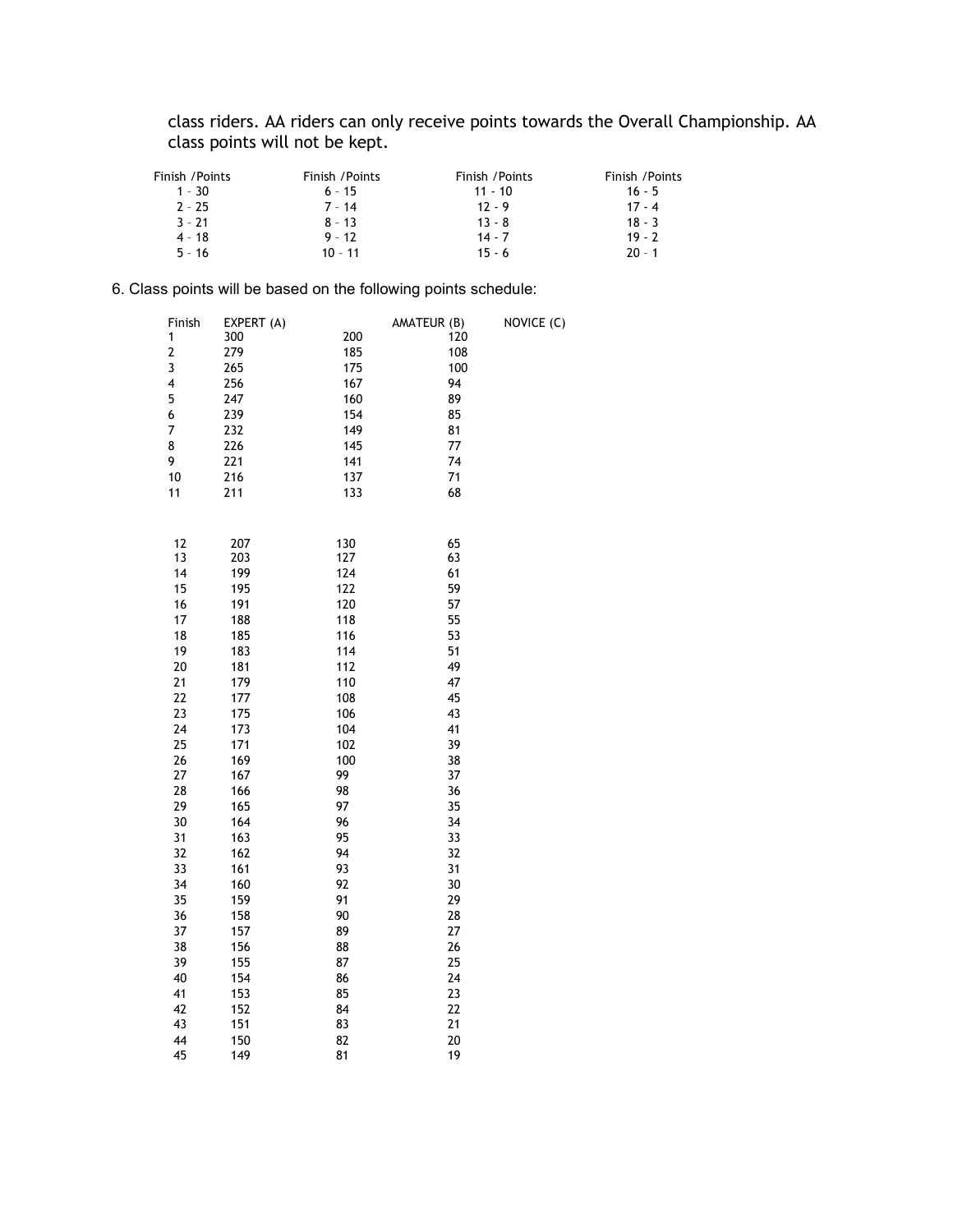# 7. Year End AMRA Award Eligibility:

- a. Worker Credit: All series participants, EXCEPT AA CLASS RIDERS, must work one (1) event to be eligible for yearend class championship awards. If a racer does not participate in a designated club work day prior to the race or work the actual race, the racer shall not receive worker credit for the year end standing. Should a racer reach the end of the season and the race they are scheduled to work is canceled or rescheduled making it not possible for he/she to work, the racer would not receive worker credit, but will remain eligible for yearend awards. Awards and earned numbers will be assigned based on the eligible riders only. It is the club's discretion as to whom and how many non-club members are allowed to work the club's event. Worker credit will be assigned after the last race of the season for all series participants who worked an event. Each club must provide a list of everyone (both club and non-club members) who worked their event within 72 hours of their event. All riders can only receive worker credit once per season. Riders cannot earn worker credit in an event he or she competed in.
- b. Club Member Credit: All series participants must be a bona fide member of an AMRA recognized club for at least 50% of the racing season to be eligible for yearend class championship awards. All clubs must submit a list of members in good standing within 72 hours of the completion of the last race of the season.
- c. Minimum Race Participation: All series participants must race 50% of the series (number of) events to be eligible for yearend class championship awards. If event total is an odd number, the total will round down.

8. Drops: The series Overall championship will count the rider's scores from all rounds. Riders in each individual class championship (other than Overall/AA) will drop their one (1) lowest score. NOTE: In any race season that has 12 or more rounds, riders will drop their two (2) lowest scores.

### 9. Protests:

- a. All protests will be decided by the Competition Committee. This Committee will have final determination in all matters brought before it. If the Steward is unable to resolve any disputes arising between the promoting club and the contestants, then it shall be the duty of this Committee, upon receipt of a written protest, to investigate and make a final decision.
- b. Protests may be submitted whenever verbal communication fails to bring a decision satisfactory to all parties.
- c. The Competition Committee will notify all parties involved after receiving a written protest. This notification will be made in writing no later than the next regularly scheduled meeting, and/or three (3) weeks after receiving the protest. The notification will specify the time and place of the Competition Committee meeting that will resolve the protest.
- d. All protests (whether of the rider, machine or rule violation) must be clearly stated in writing and signed, and be accompanied by the appropriate protest fee. Protests,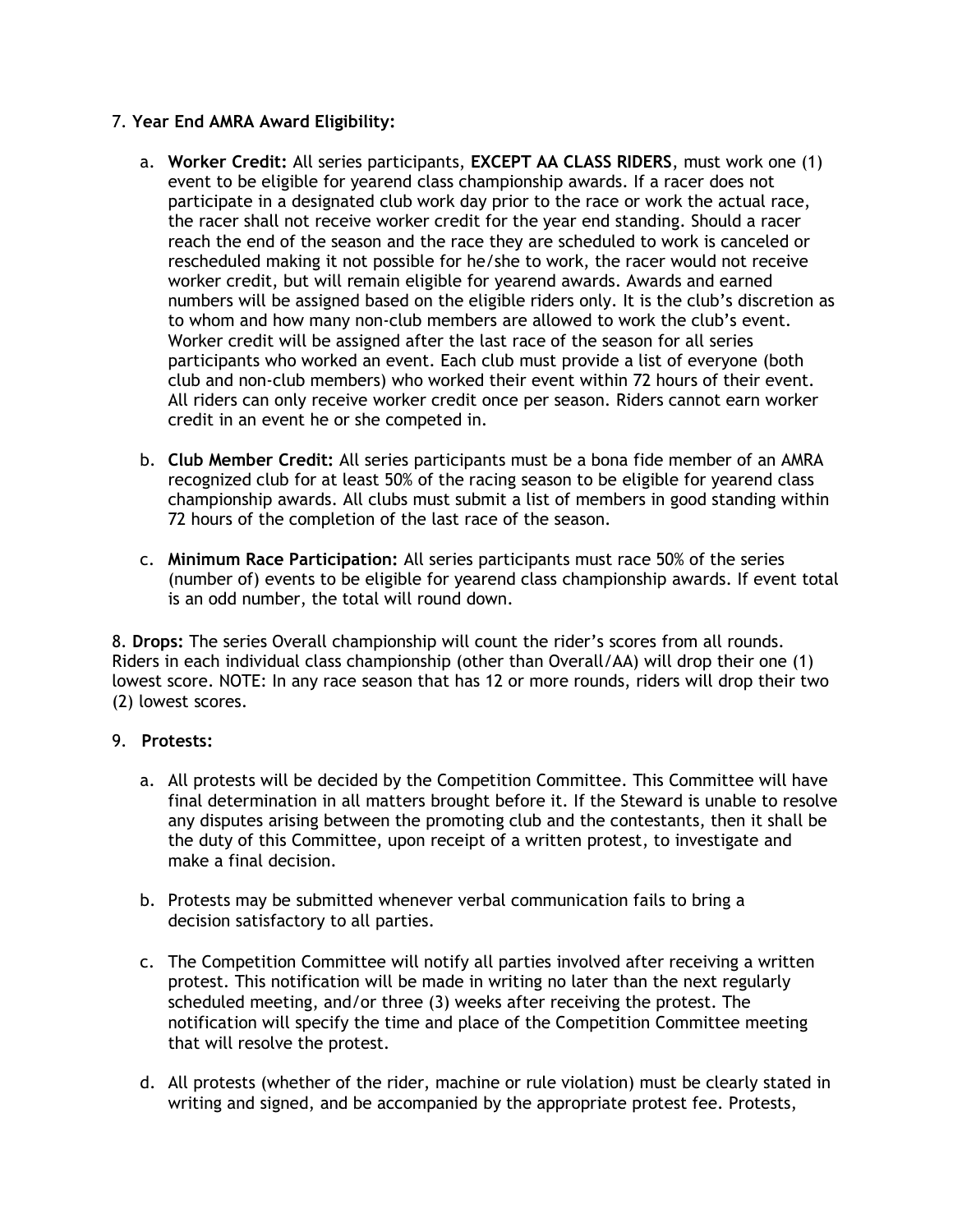except scoring results not posted the day of the race, must be made on the day of the event. They must be presented to the appropriate steward and/or the club promoting the event no later than one (1) hour following the termination of the event in question.

- e. Protests about scoring results that are not posted the day of the event must be submitted within five (5) days of the posting of the results.
- f. Protests involving rule violations or the actions of the promoting club must be clearly stated in writing and be accompanied by a protest fee of fifty dollars (\$50.00). If the protest is found valid (in favor of the protestor), the protest fee will be returned to the person making the protest. If the protest is declared invalid (against the protestor) then the protest fee is forfeited. The Competition Committee will decide who receives the protest fee; the protested club, the AMRA treasury, or some other deserving party.
- g. Protests involving another rider must be clearly stated in writing and be accompanied by a protest fee of fifty dollars (\$50.00). If the protest is found valid (in favor of the protestor), the protest fee will be returned to the person making the protest. If the protest is declared in favor of the protested rider, this rider will receive the protest fee (\$50.00). g. Protests regarding displacement of engines must be made in writing and accompanied by a fee of one hundred fifty dollars (\$150.00). If the official referee decides for the protester, then the fee will be returned. If the referee decides for the rider being protested then the fee will be given to the person being protested. h. A protested motorcycle shall be impounded by the respective AMRA Steward at the time of protest and held by the said Steward until protest dispute is properly disposed. Alleged displacement violators shall have the right to request tear-down and measurement by an impartial motorcycle shop. Should the motorcycle shop find in favor of the protested contestant then the protester shall pay all tear-down and assembly costs.

### 10. Appeals:

- a. All members of AMRA may appeal to the Competition Committee any decision made by any promoting club or any AMRA official. This Committee will have final determination in all matters brought before it.
- b. Decisions and actions made by host club officials and AMRA Officers (i.e. disqualification, change in finish position, etc.) may be appealed to the Competition Committee. The appeal must be made in writing and be accompanied by a fifty dollar (\$50.00) appeal fee. The appeal must be made within five (5) days of the posting or announcement of the club's decision.
- c. Decisions and actions by AMRA officials (i.e. disqualification because of pit crew pit racing, etc.) may be appealed to the Competition Committee. The appeal must be made in writing and be accompanied by a fifty dollar (\$50.00) appeal fee. The appeal must be made within five (5) days of the action.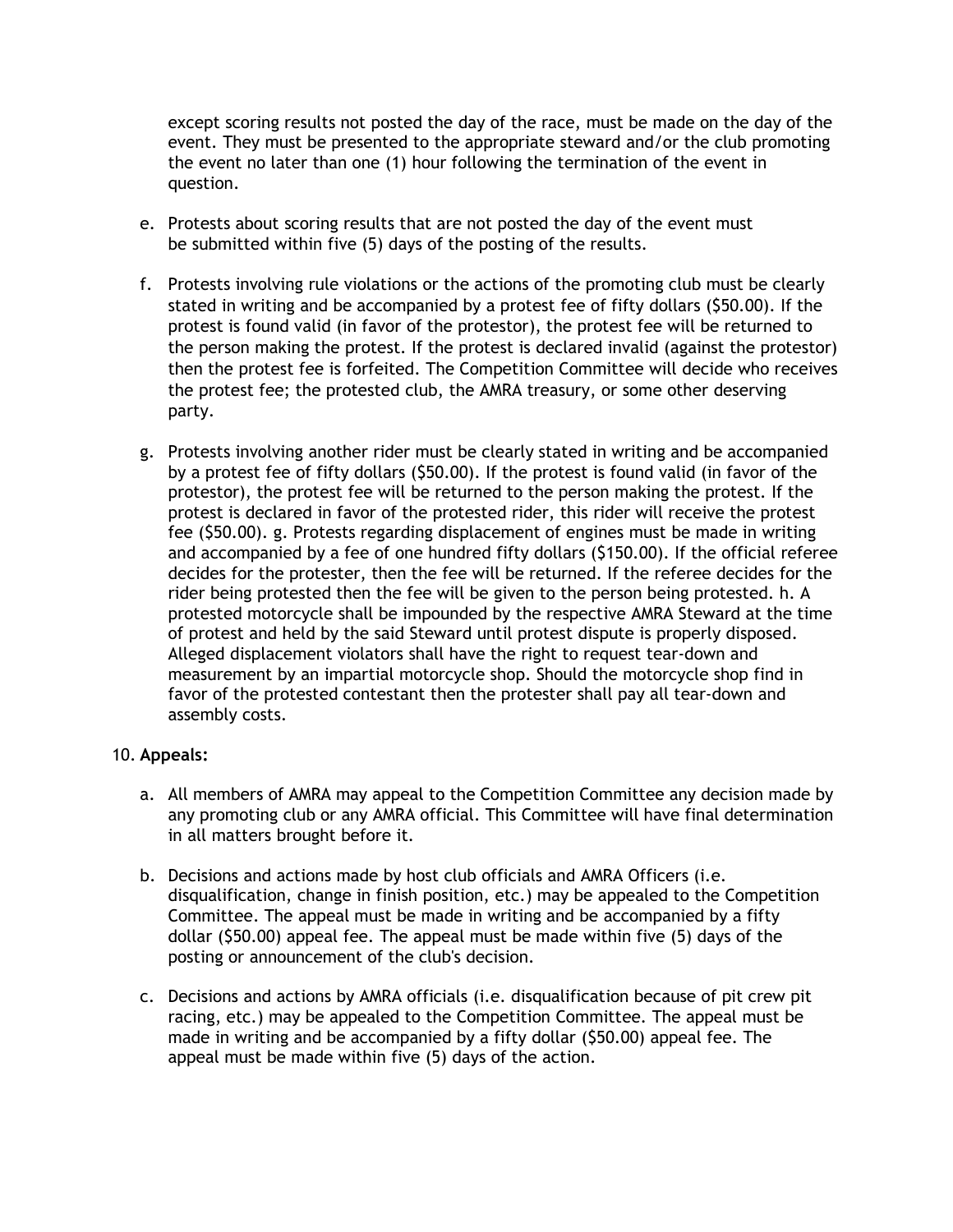- d. Decisions made by a Tech Inspector may be appealed to the Competition Committee. This appeal must be made in writing and be accompanied by a fifty dollar (\$50.00) appeal fee. The appeal must be made within five (5) days of the action.
- e. A member may appeal the Steward's decision regarding classification to the Competition Committee. This appeal may be in writing or heard at any regular meeting of this Committee. There is no fee for this appeal. The member may appeal his classification at any time.

11. Power of Stewards: The Stewards have the power to disqualify riders even though no protest has been lodged. All event officials and AMRA Officers have the power to disqualify Pit Racers. Riders and Parents may be disqualified for unsportsmanlike conduct at the discretion of the Stewards.

# ARTICLE 6. SCORING AND REGISTRATION EXPERT

Should a scoring expert be retained for a race, the following pay schedule shall apply:

- a. Scoring expert to be paid up to \$6 per big bike entry, per day of racing.
- b. Scoring expert to be paid up to \$4 per minibike entry, per day of racing.
- c. Scoring expert to provide an assistant to be paid up to \$200 per day of racing.

Scoring expert and assistant to work registration and scoring throughout each event. AMRA Club Volunteers will be directed by the paid scoring expert and or assistant.

### ARTICLE 7. MINI SERIES SUPPLEMENTAL RULES

1. All of the rules and regulations from the AMRA AMA Arizona State Championship Series Supplemental Rulebook apply to Mini's unless trumped by one of the following supplemental Mini Rules.

- a. No rider under the legal age of majority in the state in which the meet takes place may compete without the written consent (signature on liability releases and entry forms) of the rider's parents or legal guardians present at the meet. An authorized adult acting on behalf of the parents or legal guardians must provide a notarized statement indicating they have been given the authority by the parent or legal guardian to be responsible for the minor during the meet. The parents, legal guardians or authorized adult must remain present while the AMA member they are responsible for is at the meet.
- b. All miniseries participants must have a signed event wavier, or a yearly AMA mini wavier to participate in each event. AMA issues mini waivers based on the calendar year.
- c. Miniseries is for participants 16 years of age or younger.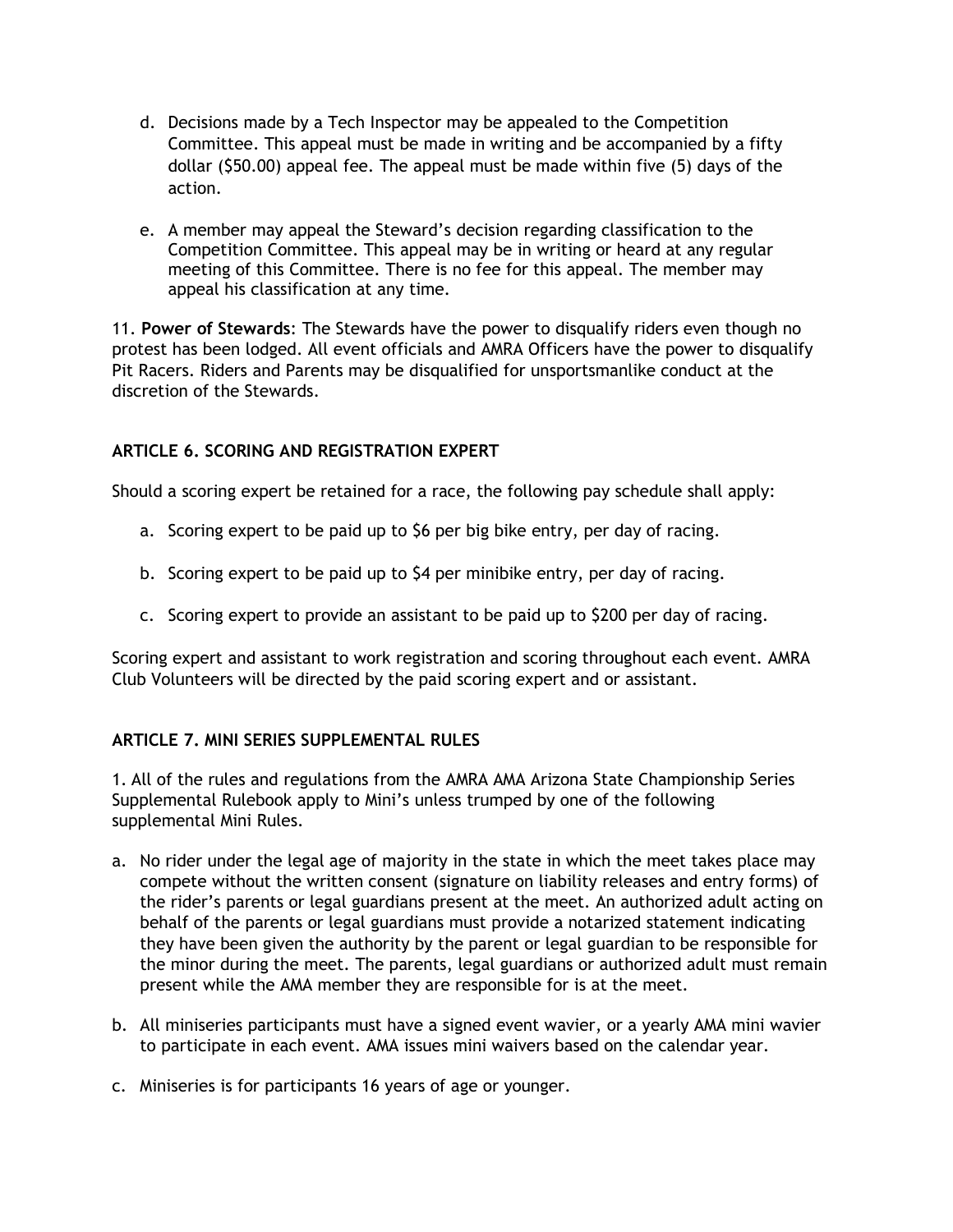d. Class structure is as follows:

Divisions/Classes (Ages) Displacement (except electric motorcycles), Max rear wheel size, and Background/ Number Color/ Letter Assignments

\*Mini Electric motorcycles are classified based on ages and wheel sizes

## 1. 50cc (4 to 6)

- 51cc max, 2 stroke or 4 stroke
- Max. 10" wheel Yellow/Black, "P"

### 2. 50cc (7 to 8)

- 51cc max, 2 stroke or 4 stroke
- Max. 12" wheel Yellow/Black, "R"

### 3. 65cc (7 to 9)

- 60cc To 111cc 4 Stroke 60cc to 65cc 2 Stroke
- Max. 14" wheel Green/White, "K"

#### 4. 65cc (10 to 11)

- 60cc To 111cc 4 Stroke 60cc to 65cc 2 Stroke
- Max. 14" wheel Green/White, "J"

#### 5. 65cc-85cc (11 to 14) Girls

- 60cc To 150cc 4 Stroke 60cc to 112cc 2 Stroke
- Max. 19" wheel Blue/White, "W"

#### 6. 85cc (9 to 11)

- 80cc To 150cc 4 Stroke 80cc to 85cc 2 stroke
- Max. 17" wheel Black/White, "Z"

### 7. 85cc (12 to 14)

- 80cc To 150cc 4 Stroke 80cc to 85cc 2 stroke
- Max. 17" wheel White/Black "G"

### 8. Super Mini (9 to 16)

- 80cc To 150cc 4 Stroke 80cc to 112cc 2 Stroke
- Big Wheel Red/White

### 9. Electric Balance Bike Classes \*Exhibition only and only at select events

- eDrive  $12"$   $(3 4 \text{ yrs})$  \*no points
- eDrive 16" (3-4 yrs) \*no points
- eDrive 16" (3-4yrs) \*no points
- eDrive 16" (5-6 yrs) \*no points
- eDrive Brushless (open) \*no points

e. Numbers are to be black on a stock or white background when colored backgrounds are not installed so that promoting clubs can use colored tape to indicate rider class. Numbers are assigned on a first come first serve basis. Riders may choose to run their earned number from previous year. If a rider chooses not to run their earned number, the number will not be reassigned.